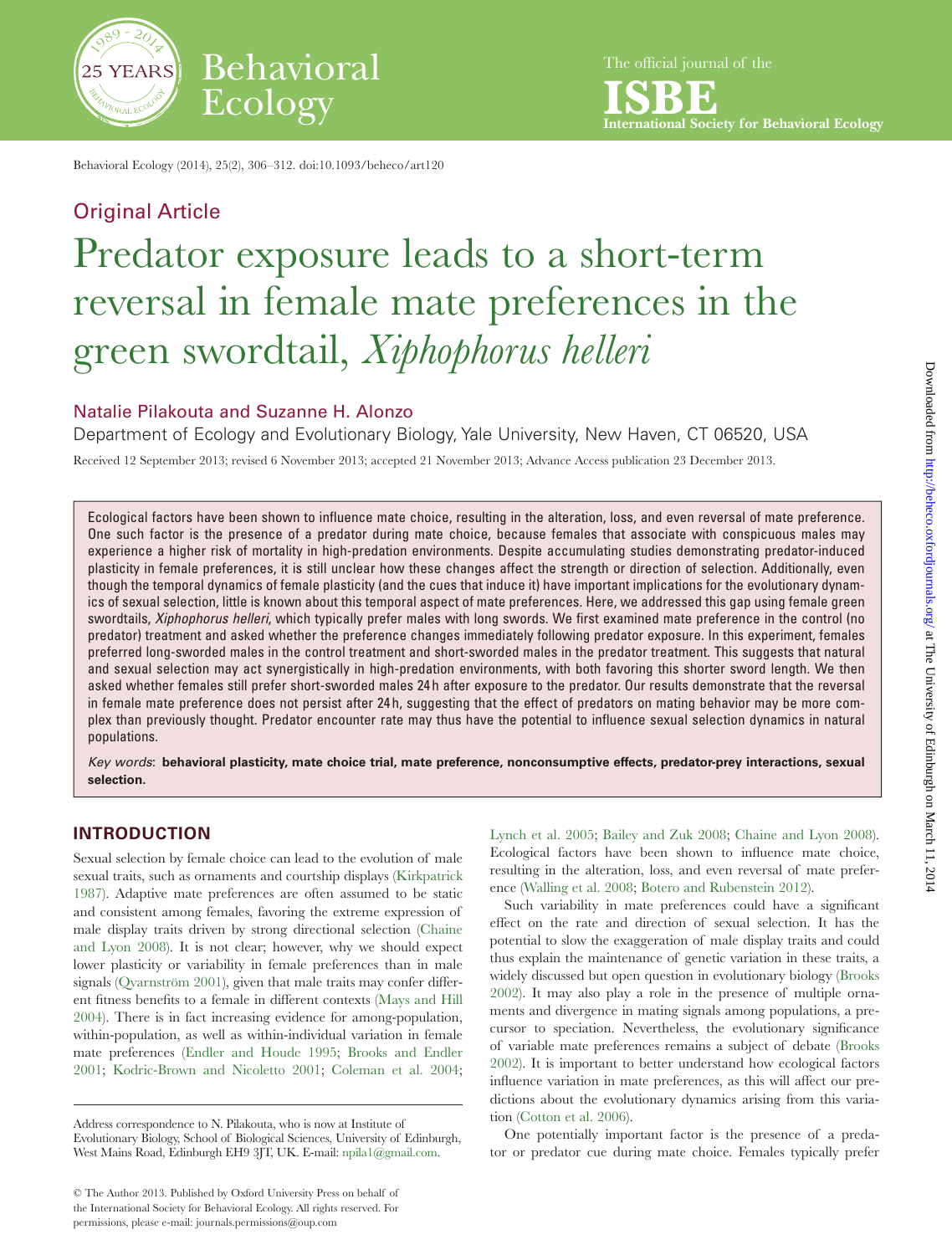males with conspicuous ornaments or intense courtship displays, which may confer a sexy sons benefit to the female, as well as a good genes benefit if these traits are honest signals of male quality that her offspring may inherit. However, conspicuous males are also more likely to be attacked and experience a higher risk of mortality ([Godin and McDonough 2003](#page-6-13); [Hernandez-Jimenez and](#page-6-14) [Rios-Cardenas 2012](#page-6-14)); females that associate with these males may thus incur a higher risk of predation ([Pocklington and Dill 1995\)](#page-6-15). Moreover, if a female mates with a conspicuous male, her male offspring will also be conspicuous and may experience higher mortality rates (assuming that the male trait is heritable).

Predators can change the abundance of prey populations as a result of direct consumption but also have nonconsumptive effects through changes in various prey traits ([Abrams 2007](#page-5-1); [Peckarsky](#page-6-16) [et al. 2008](#page-6-16)). Previous studies have typically looked at nonconsumptive effects in the context of foraging behavior, habitat use, growth rate, life history traits, and development [\(Peckarsky et al. 2008\)](#page-6-16). Yet, the contribution of such effects to sexual selection dynamics in prey populations has been largely overlooked. Nonconsumptive effects can be as important as, or more important than, consumptive effects to prey population dynamics ([Peckarsky et al. 2008](#page-6-16); [Schmitz](#page-6-17) [et al. 2008\)](#page-6-17), so addressing this gap would enhance our understanding of these ecological interactions.

Under predation risk, females may either become less choosy or change the direction of their preference. We might expect a decrease in choosiness when predation risk increases mate searching costs. Mate searching can be costly because higher activity levels increase the probability of encounter with a predator ([Magnhagen](#page-6-18) [1991\)](#page-6-18), so females may be more willing to mate with nonpreferred males. However, if the association with a certain male phenotype itself incurs a cost to the female (i.e., increased risk of predation), then we might expect females to change the direction of their preference, avoiding interactions with those males.

Relatively few studies have examined predator-induced plasticity in female mate preferences, and these are mostly in fishes and insects. Lab-reared Atlantic mollies (*Poecilia mexicana*) alter their initial preference for large males in the presence of a predatory cichlid ([Bierbach et al. 2011\)](#page-6-19). In the absence of a predator, female guppies (*P. reticulata*) from a high-predation population prefer brightly colored males, but this preference is reduced when a predator is present [\(Godin and Briggs 1996](#page-6-20)). Female crickets (*Gryllus integer*) typically prefer long-bout male calls but are more likely to mate with males with short-bout calls, which are less conspicuous, when cover decreases and thus risk of predation increases [\(Hedrick and](#page-6-21) [Dill 1993](#page-6-21)). Female sand gobies (*Pomatoschistus minutus*; [Forsgren](#page-6-22) [1992\)](#page-6-22) and male pipefishes (*Syngnathus typhle*; [Berglund 1993](#page-6-23)) seem to be less choosy under predation threat.

However, it is unclear how changes in the strength or direction of preference vary over time. To the best of our knowledge, there are no studies in the published literature that have examined female mate preference at different intervals from the time of exposure to a predator (but see [Melie 2013\)](#page-6-24). Here, we wanted to address that question in female green swordtails (*Xiphophorus helleri*), immediately after exposing them to a predator video and 24h later.

Green swordtails are small poeciliid fish with sexual dimorphism; males have "swords," which are ventral caudal fin extensions. The opportunity for sexual selection on male *X. helleri* is among the highest reported in fishes [\(Tatarenkov et al. 2008](#page-6-25)), and female preference for males with long swords has been well established in this species (e.g., [Basolo 1990](#page-5-2), [1998;](#page-5-3) [Trainor and Basolo](#page-6-26) [2000\)](#page-6-26). However, there is a complete reversal in the direction of this preference as a result of predator exposure. After being presented with a video in which a predator (*Petenia splendida*) stalked, attacked, and captured a long-sworded male *X. helleri*, females showed a strong preference for the swordless male over the long-sworded male ([Johnson and Basolo 2003\)](#page-6-27). Although this study demonstrated a change in preference in a short time frame, it did not address how long this qualitative change in preference persists following predator exposure. Yet, the duration of the reversal in preference following predator exposure has profound consequences for the effect of predator abundance and encounter rate on the strength and direction of sexual selection.

Here, we asked whether the reversal in preference is a general phenomenon found in *X. helleri* populations and, more importantly, whether this reversal persists 24h after predator exposure. In our first experiment, we examined female preferences in the control (empty tank) treatment and asked whether they change their preference after visual exposure to a predator. We expected that females would prefer long-sworded males in the control treatment and short-sworded males in the predator treatment (as in [Johnson and](#page-6-27) [Basolo 2003\)](#page-6-27). In our second experiment, we tested the hypothesis that females would prefer long-sworded males 24h after exposure to the predator video. This hypothesis was based on the fact that it may not be adaptive for a female to continue preferring the otherwise less attractive male after the end of the predation threat.

It has been previously suggested that plasticity in mate preferences could have a significant effect on the rate and direction of sexual selection [\(Jennions and Petrie 1997;](#page-6-28) [Widemo and Sæther](#page-6-29) [1999](#page-6-29)). We argue that a temporal effect on predator-induced plasticity could have important implications for evolutionary dynamics. Selection on male sexual traits could vary depending on predator abundance and distribution, whether female preferences are plastic, and how long any changes in preferences persist from the time of predator encounter; this may result in fluctuating selection, contributing to the maintenance of variation in male traits.

#### **Materials and Methods**

All procedures were conducted in accordance with the Association for the Study of Animal Behavior Guidelines and were approved by the Animal Care and Use Committee of Yale University (IACUC protocol #2011–10908).

#### Study system

All of the swordtails used in this study were first-generation descendants of wild-caught *X. helleri* collected from Princess Margaret Creek in Belize (by a private breeder). Several species of piscivorous fishes were observed in and collected from this creek, including the Neotropical cichlid *P. splendida*, which is a common predator for swordtails (Wessel R, personal communication). The mate preferences of females from this population have not been previously tested. At the time of the mate choice trials, females were between 12 and 18 months old. These fish had not been exposed to any predators before the mate choice trials. All females had been previously exposed to males with long swords and males with short swords, and they were sexually experienced (nonvirgins). Although there is a difference in the strength of preference for large males in virgin and nonvirgin females in northern swordtails (*X. nigrensis*; [Wong et al. 2011\)](#page-6-30), there is no evidence that mating experience affects mate preferences in *X. helleri*.

They were reared at  $22-24$  °C and a pH of 7.5–8 on a 12:12h light:dark photoperiod. They were fed daily between 10 and 11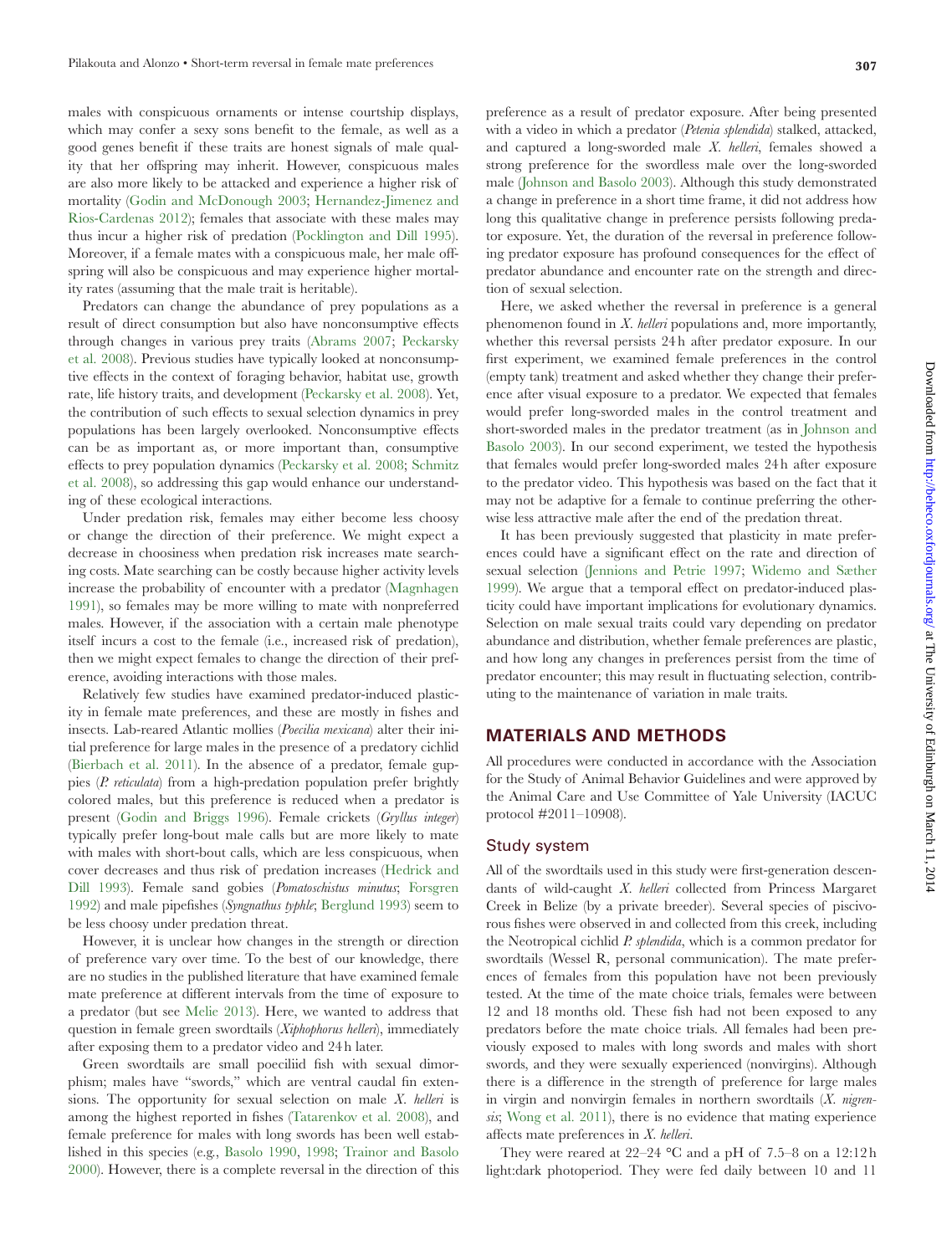AM. Their diet consisted of commercial micropellets and frozen bloodworms on alternate days. Females were kept in groups of 3–4 individuals in 45 and 90-L tanks. Males were kept individually in 10-L tanks. All tanks included a sponge filter and artificial plants for cover. Approximately 30–40% of the water was changed weekly.

#### Experimental design

For the mate choice trials, we used videos of noncourting males actively swimming in a tank, which were recorded using a Nikon D5000 digital SLR camera on a Sunpak tripod. Each pair of males to be used in the same trial was size matched with only a difference in sword length; we defined long-sworded males as those with swords twice as long as short-sworded males. The males in each of these pairs were also selected to be as similar as possible with regard to color, presence, number, and size of melanin spots. We used 3 pairs of males during the trials. For the control treatment, we recorded a video of a tank with some artificial plants and a bubbler but no fish. For the predator treatment, we used a publicly available video of a captive *P. splendida* swimming around in a tank with some plants and rocks.

We used video playback so that multiple females could be repeatedly presented with the same males and the same predator. This method eliminates confounding factors, such as temporal variation in male motivational state, display rate, and appearance ([Kodric](#page-6-31)[brown and Nicoletto 1997\)](#page-6-31). This makes any observed differences among trials and between treatments more robust, because they are more likely to be due to differences in female preferences rather than differences in the behavior of the males or the predator. Video playback has been successfully used in a number of previous mate choice studies in the green swordtail (e.g., [Trainor and Basolo 2000](#page-6-26); [Basolo and Trainor 2002;](#page-5-4) [Johnson and Basolo 2003\)](#page-6-27).

The experimental setup consisted of a 40-L tank with 3 adjacent monitors. The 2 side monitors (Dell 2007WFPb) projected the *X. helleri* male videos, and the rear monitor (Lenovo 9227-AC1) projected the control or predator video. Two vertical lines on the front glass of the tank divided the tank into 3 compartments, a method that is typically used in mate choice experiments [\(Johnson and](#page-6-27)  [Basolo 2003](#page-6-27)). Water temperature and other parameters, including pH, carbonate hardness (KH), and general hardness (GH), in the experimental tank were matched to those in the holding tanks. Mate choice trials were conducted between 1 and 4 PM and were recorded using a digital camera on a tripod placed about 1 m in front of the experimental setup.

## No delay experiment: mate choice immediately after treatment video

For each dichotomous choice test, we placed a single female in the tank and let her acclimate for 20min. At this time, nothing was displayed on the monitors. Then, the female was presented with a looped 5-min sequence of either the predator video or the control (empty tank) video. We then turned off the predator or control video and presented the female with the videos of a long-sworded male and of a short-sworded male. To ensure that the female had a fair choice between the 2 males, she was given time to investigate both sides of the tank before we started recording behavioral data; the 20-min mate choice trial started after she had inspected the 2 sides and returned to the neutral zone.

During each trial, we recorded the following variables: association time with each male (defined below), time spent directly interacting with each male (e.g., gliding: swimming in a tight circle using only the pectoral fins with the genital pore exposed; [Liley 1966](#page-6-32)), and the number of times the female crossed into the neutral zone from 1 of the 2 sides. Direct interaction time was a subset of association time. Association time is the amount of time spent on each of the 2 sides and has been shown to be associated with female choice in this and other species ([Forsgren 1992;](#page-6-22) [Walling et al. 2010\)](#page-6-33), so it is a reliable proxy for mate preference. Data were recorded for a total of 20min, but to avoid any potential side bias exhibited by the female, male videos were switched between the 2 side monitors halfway through the trial.

We used a paired design for this experiment, meaning that we observed each of 20 females in both the control and predator treatments, with 6–8 days between treatments. The order of the 2 treatments was determined randomly for each female. Females were presented with the same pair of males in both treatments. This design allowed us to assess the effect of predation risk on mate choice behavior on an individual level.

## Delay experiment: mate choice 24h after treatment video

This experiment was conducted approximately 3 months after the trials described above. We used the same 20 females as in the first experiment, and we followed a similar experimental design, but with 2-day trials for each treatment. On day 1, we let females acclimate for 20min and then presented them with a 5-min control or predator video. Females were returned to their holding tank after exposure to the video. The dichotomous mate choice test was conducted 23–25h later (day 2), after moving the female back to the experimental tank and letting her acclimate for 20min. We then turned on the side monitors that displayed the male videos and started recording female behavior after she had inspected both sides of the tank and had returned to the neutral zone. Data were recorded for the same variables mentioned above. As in the previous experiment, each female was exposed to both the control and the predator video with 6–8 days between treatments.

#### Statistical analyses

As association time and direct interaction time are both bounded by observation period, we ran generalized linear mixed effect logistic regression models, assuming a binomial distribution of the errors ([Zuur et al. 2009\)](#page-6-34). The models included association or direct interaction time with long- and short-sworded males as the dependent variable (predicting the probability of association or direct interaction), the treatment (control or predator) or experiment (no delay or delay) as a fixed effect, and female as a random effect and are fit using maximum likelihood (ML) methods. We ran these analyses in R ([R Core Team 2013\)](#page-6-35) using the glmer function in the lme4 package ([Bates et al. 2013\)](#page-5-5). These analyses were done to determine 1) whether the strength and/or direction of female preference differed between the control and predator treatments in each of the 2 experiments and 2) whether female preferences were repeatable in the control treatments across the 2 experiments.

For within-treatment analysis, we calculated a measure of association bias, by subtracting the total time each female spent on the side of the tank closer to the short-sworded male from the total time spent on the side of the tank closer to the long-sworded male. Hence, large positive values suggested a strong preference for the long-sworded male, large negative values suggested a strong preference for the short-sworded male, and values close to zero suggested the female was not choosy. These differences were calculated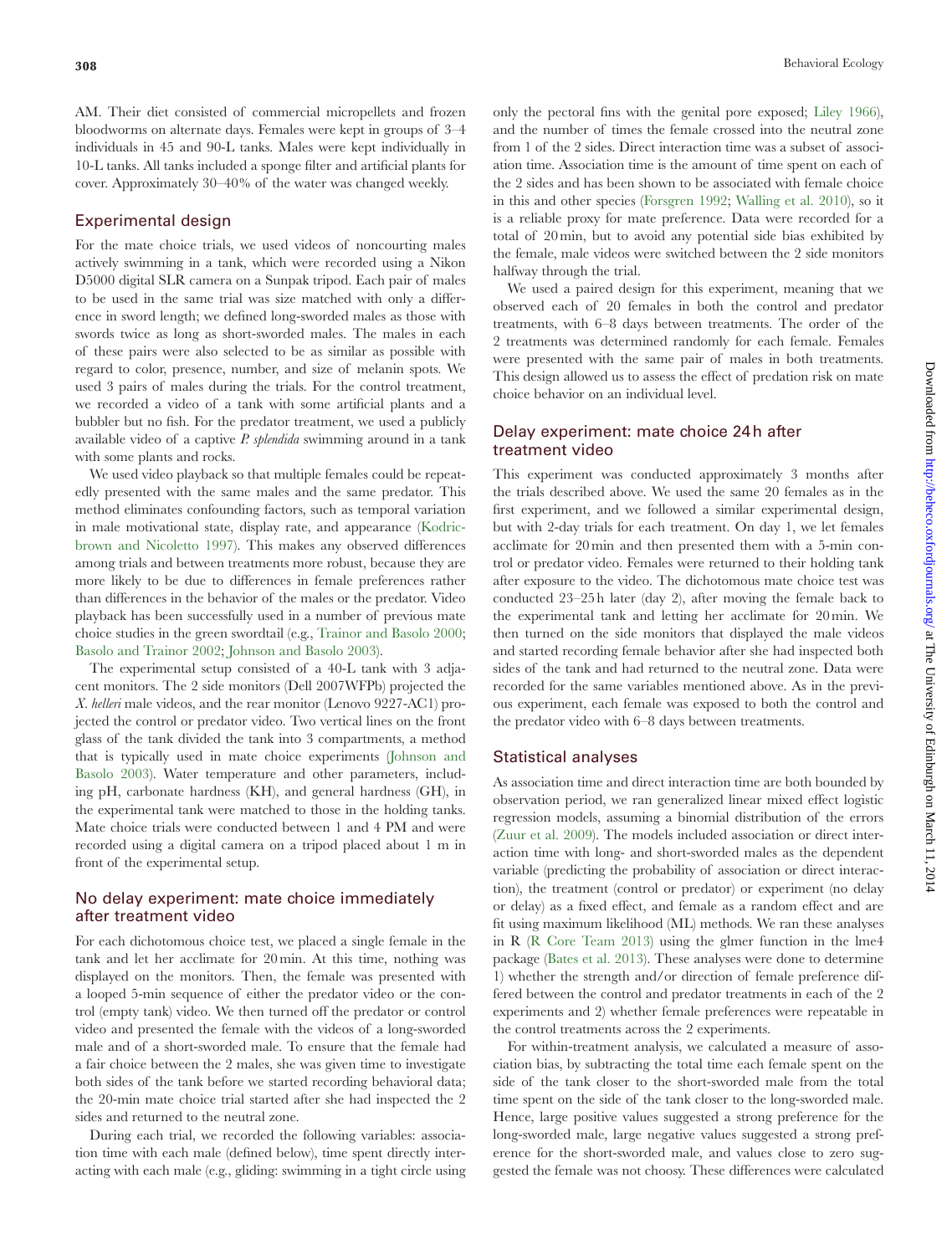for the control treatment and the predator treatment. To determine whether there was a significant preference for either of the 2 males within treatments, we ran a 1-sample sign test  $(H_0: M = 0)$ . Similarly, we calculated a direct interaction bias, by subtracting the total amount of time each female spent directly interacting with the short-sworded male from the total time spent directly interacting with the long-sworded male. We then ran 1-sample sign tests for the 2 treatments  $(H_0: M = 0)$ .

To determine whether females changed their level of activity in response to the control or the predator videos, we used a 2-tailed paired *t*-test to compare the number of times each female crossed into the center of the tank between the 2 treatments. A 2-tailed paired *t*-test was also used to compare the amount of time spent in the neutral zone in the 2 treatments. This was done to look for betweentreatment differences in the total amount of time females spent associating with the 2 males, as a measure of sexual responsiveness.

# **Results**

# No delay experiment: mate choice immediately after treatment video

Females showed a preference for long-sworded males in the control treatment. They spent more time on the side closest to the long-sworded male than on the side closest to the short-sworded male (sign test:  $N_+ = 16$ ,  $N_- = 4$ ,  $P = 0.012$ ; [Figure 1a](#page-3-0)) and spent more time directly interacting with the long-sworded male (sign test:  $N_+ = 15$ ,  $N_0 = 4$ ,  $N_-= 1$ ,  $P < 0.001$ ; [Figure 2a](#page-4-0)). However, the direction of female preference changed after being exposed to the predator video. They spent more time on the side closest to the short-sworded male (sign test: *N*+ = 1, *N*− = 19, *P* < 0.001; [Figure 1a](#page-3-0)) and more time directly interacting with the short-sworded male (sign test:  $N_+ = 0$ ,  $N_0 = 4$ ,  $N_- = 16$ ,  $P < 0.001$ ; Figure 2a). There was no effect of male identity on association time (Anova:  $F = 1.24$ , *P* = 0.30) or direct interaction time (Anova:  $F = 0.03$ ,  $P = 0.97$ ).

The qualitative shift in female preference was also statistically significant when comparing association bias between treatments (generalized linear model [GLM]: ML estimate treatment  $= -1.7$ , standard error [*SE*] = 0.023, *z* = −75, *P* < 0.001; [Figure 1a](#page-3-0)). We saw the same pattern for direct interaction time (GLM: ML estimate

treatment =  $-3.0$ , *SE* = 0.13,  $z = -23$ ,  $P < 0.001$ ; Figure 2a). There was a nonsignificant trend suggesting that females spent more time in the neutral zone during the predator trials (paired *t*-test:  $t = 1.83$ ,  $N = 20$ ,  $P = 0.08$ ). The number of times females moved from the sides into the center of the tank was the same in the control and predator treatments (paired *t*-test:  $t = 0.58$ ,  $\mathcal{N} = 20$ ,  $P = 0.57$ . Overall, females exhibited a reversal in preference, as a response to the predator video, in terms of both association time and direct interaction time.

#### Delay experiment: mate choice 24h after treatment video

Females showed a preference for long-sworded males 24h after being exposed to the control video. They spent more time in proximity to the long-sworded male than to the short-sworded male (sign test:  $N_+ = 18$ ,  $N_-= 2$ ,  $P < 0.001$ ; [Figure 1b\)](#page-3-0), and there was a nonsignificant trend of greater interaction time with the long-sworded male (sign test:  $N_{+} = 10$ ,  $N_{0} = 7$ ,  $N_{-} = 3$ ,  $P = 0.09$ ; [Figure 2b](#page-4-0)). Females also showed a preference for long-sworded males 24h after being exposed to the predator video. They spent more time on the side closest to the long-sworded male (sign test:  $N_+ = 16$ ,  $N_- = 4$ ,  $P = 0.01$ ; [Figure 1b](#page-3-0)) as well as more time directly interacting with the long-sworded male (sign test:  $N_+ = 12$ ,  $N_0 = 7$ ,  $N_$  = 1,  $P = 0.003$ ; [Figure 2b\)](#page-4-0). There was no effect of male identity on association time (Anova:  $F = 2.74$ ,  $P = 0.08$ ) or direct interaction time (Anova:  $F = 0.31, P = 0.74$ ).

There was a stronger association bias for the long-sworded male in the control treatment than in the predator treatment (GLM: ML estimate treatment = −0.25, *SE* = 0.023, *z* = −11, *P* < 0.001; [Figure 1b\)](#page-3-0). There was no difference in direct interaction bias between the 2 treatments (GLM: ML estimate treatment =  $-0.11$ , *SE* = 0.13,  $z = -0.85$ ,  $P = 0.39$ ; [Figure 2b\)](#page-4-0). Females spent the same amount of time in the neutral zone in the 2 treatments, so the total amount of time associating with the 2 males was the same (paired *t*-test:  $t = 0.48$ ,  $\mathcal{N} = 20$ ,  $P = 0.64$ ). The number of times females moved from the sides into the center of the tank was the same in the control and predator treatments (paired *t*-test:  $t = 0.16$ ,  $\mathcal{N} = 20$ ,  $P = 0.88$ ). Overall, females exhibited a preference for the longsworded male in both treatments.





#### <span id="page-3-0"></span>Figure 1

Females change their preference for long-sworded males immediately after predator exposure, spending more time with short-sworded males, but this reversal in preference does not persist 24h after the exposure. The 2 panels show the difference in association time, as a measure of association bias, for the no delay experiment (a) and delay experiment (b). Positive values suggest a preference for the long-sworded male, and negative values suggest a preference for the short-sworded male. Within treatments, we ran a 1-sample sign test  $(H_0: M = 0)$  on the differences in association time (no delay experiment: control: *P* = 0.01, predator: *P* < 0.001; delay experiment: control: *P* < 0.001, predator: *P* = 0.01). Between treatments, we ran a generalized linear mixed effect logistic regression model using total association time with the long- versus short-sworded males (no delay experiment: *P* < 0.001; delay experiment: *P* < 0.001).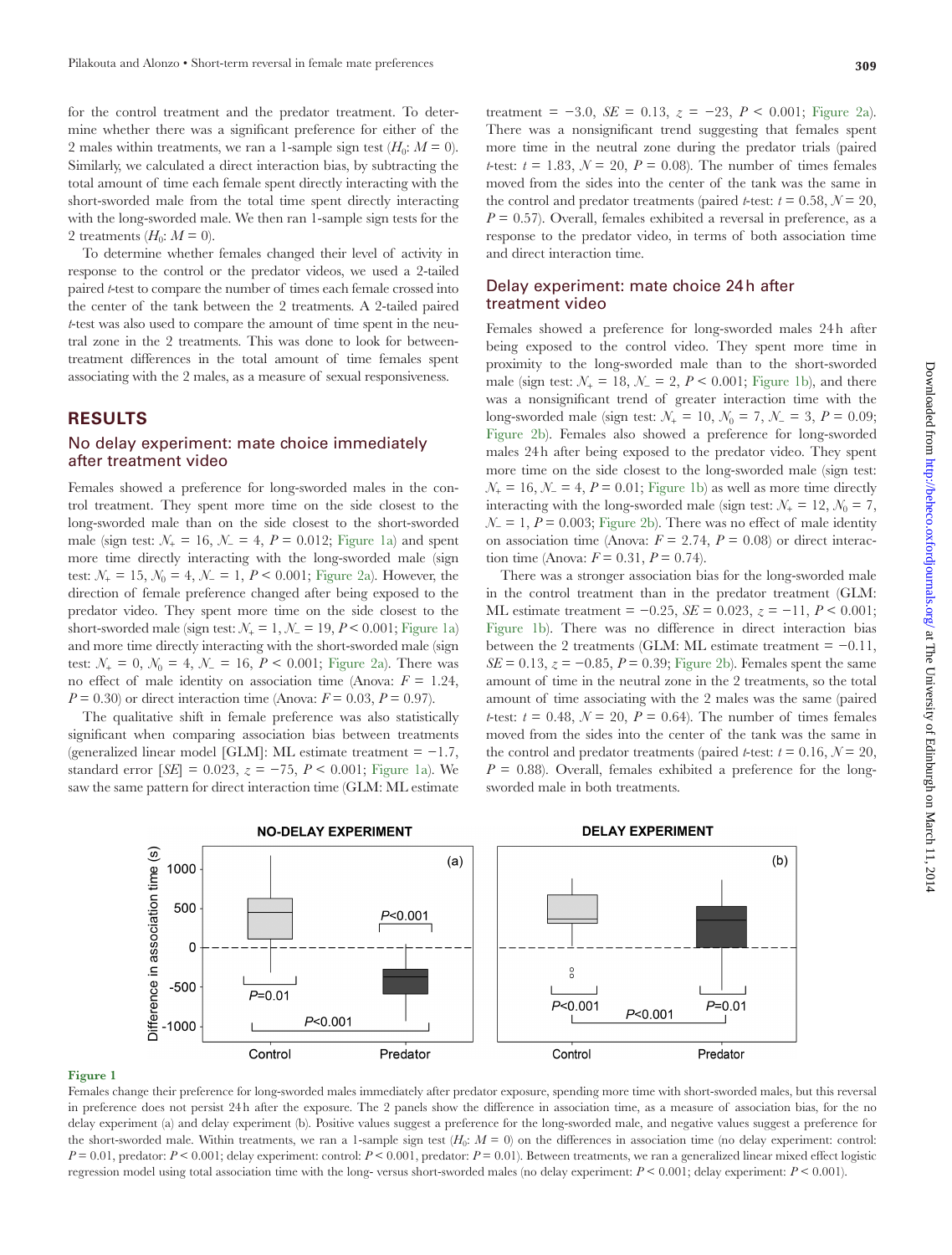

#### <span id="page-4-0"></span>Figure 2

Females change their preference for long-sworded males immediately after predator exposure, interacting more with short-sworded males, but in the delay experiment, they interact more with the long-sworded male in both treatments. The 2 panels show the difference in direct interaction time, as a measure of interaction bias, for the no delay experiment (a) and delay experiment (b). Positive values suggest a preference for the long-sworded male, and negative values suggest a preference for the short-sworded male. Within treatments, we ran a 1-sample sign test  $(H_0: M = 0)$  on the differences in direct interaction time (no delay experiment: control:  $P < 0.001$ , predator:  $P < 0.001$ ; delay experiment: control:  $P = 0.09$ , predator:  $P = 0.003$ ). Between treatments, we ran a generalized linear mixed effect logistic regression model using total direct interaction time with the long- versus short-sworded males (no delay experiment: *P* < 0.001; delay experiment: *P* = 0.39).

Lastly, there was no difference in association time bias (GLM: ML estimate experiment =  $-0.036$ , *SE* = 0.023,  $z = -1.6$ ,  $P = 0.12$ ) across the 2 experiments. However, direct interaction time was lower in the delay experiment than in the no delay experiment (GLM: ML estimate experiment =  $-0.87$ , *SE* = 0.13,  $z = 6.6$ ,  $P < 0.001$ ).

# **Discussion**

Female *X. helleri* showed a clear preference for the long-sworded male in the control (no predator) treatment but reversed their preference right after being exposed to the predator video, favoring the short-sworded male [\(Figures 1a](#page-3-0) and [2a\)](#page-4-0). In contrast, our second experiment showed that this reversal did not persist, since females preferred the long-sworded male 24 hours after exposure to the predator ([Figures 1b](#page-3-0) and [2b](#page-4-0)). This is an example of reversible plasticity, which refers to short-term environmental effects on a behavioral response ([Gabriel et al. 2005](#page-6-36), [Dingemanse and](#page-6-37)  [Wolf 2013\)](#page-6-37). This is the first study to show reversible plasticity in female mate preferences in response to predation risk, and our results suggest that the effect of predators on mate choice may be more complex than previously thought. If the same population of green swordtails is exposed to different abundances of predators (under otherwise identical circumstances), the outcomes of sexual selection will vary because of differences in predator cues and predator encounter rates. At low predator abundances, there may be directional sexual selection for long swords, whereas at high predator abundances, there may be directional sexual selection for short swords. On the other hand, intermediate predator abundances or variability in predator abundance might result in mate choice patterns that maintain genetic and phenotypic variation in sword length.

In addition to changing the direction of female preference, predators may also affect female movement and sexual responsiveness. We hypothesized that females would be less interested in the males after the predator video, but this was not the case since they spent the same amount of time in the neutral zone in the 2 treatments. There was also no difference in the number of times a female crossed into the center of the tank, which was used as a measure of female activity. Similarly, in sand gobies, reproduction and female activity did not decrease with increased predation risk ([Magnhagen](#page-6-38) [1993\)](#page-6-38). In contrast, a study on another population of green swordtails found a decline in female interest following exposure to a predator video ([Johnson and Basolo 2003\)](#page-6-27).

There were a few notable differences in methodology between our first (no delay) experiment and [Johnson and Basolo \(2003\)](#page-6-27). First, we used first-generation descendants of a different *X. helleri* population (Princess Margaret Creek, Belize). Second, [Johnson](#page-6-27) [and Basolo \(2003\)](#page-6-27) gave each female a choice between a sworded and a digitally manipulated, swordless male, which does not reflect the types of males that would be available as potential mates in a natural population, because all sexually mature males have swords. Here, we presented females with males that represented the natural variation in sword length, and we still found a significant reversal in preference even though the sword length difference was less extreme.

In addition, [Johnson and Basolo \(2003\)](#page-6-27) used a video of a predator stalking, attacking, and capturing a long-sworded male, whereas we used a video of a predator swimming in a tank. The former may have led to an aversive response in the females due to associative learning (e.g., [Korpi and Wisenden 2001](#page-6-39); [Wisenden and](#page-6-40) [Harter 2001](#page-6-40); [Brown et al. 2011\)](#page-6-41); if females associated the longsworded male with predation, the change in preference observed in that study may have been an artifact of the methodology used. So, although the main results of our first experiment are consistent with [Johnson and Basolo \(2003\)](#page-6-27), the reasons underlying the behavior we observed may be different. We believe that our results are more robust because they show that just visual exposure to a predator can change the direction of female preference, even with no prior predator experience and without the confounding factor of aversive associative learning.

For our second experiment, we had a 24-h delay between the treatment video and the mate choice trial. Females spent more time associating with the long-sworded male in both the control and predator treatments, even though there was a greater association bias in the control ([Figure 1b\)](#page-3-0). Females spent less time directly interacting with the males in the delay experiment ([Figure 2b\)](#page-4-0), perhaps due to a temporal effect, if females became less sexually active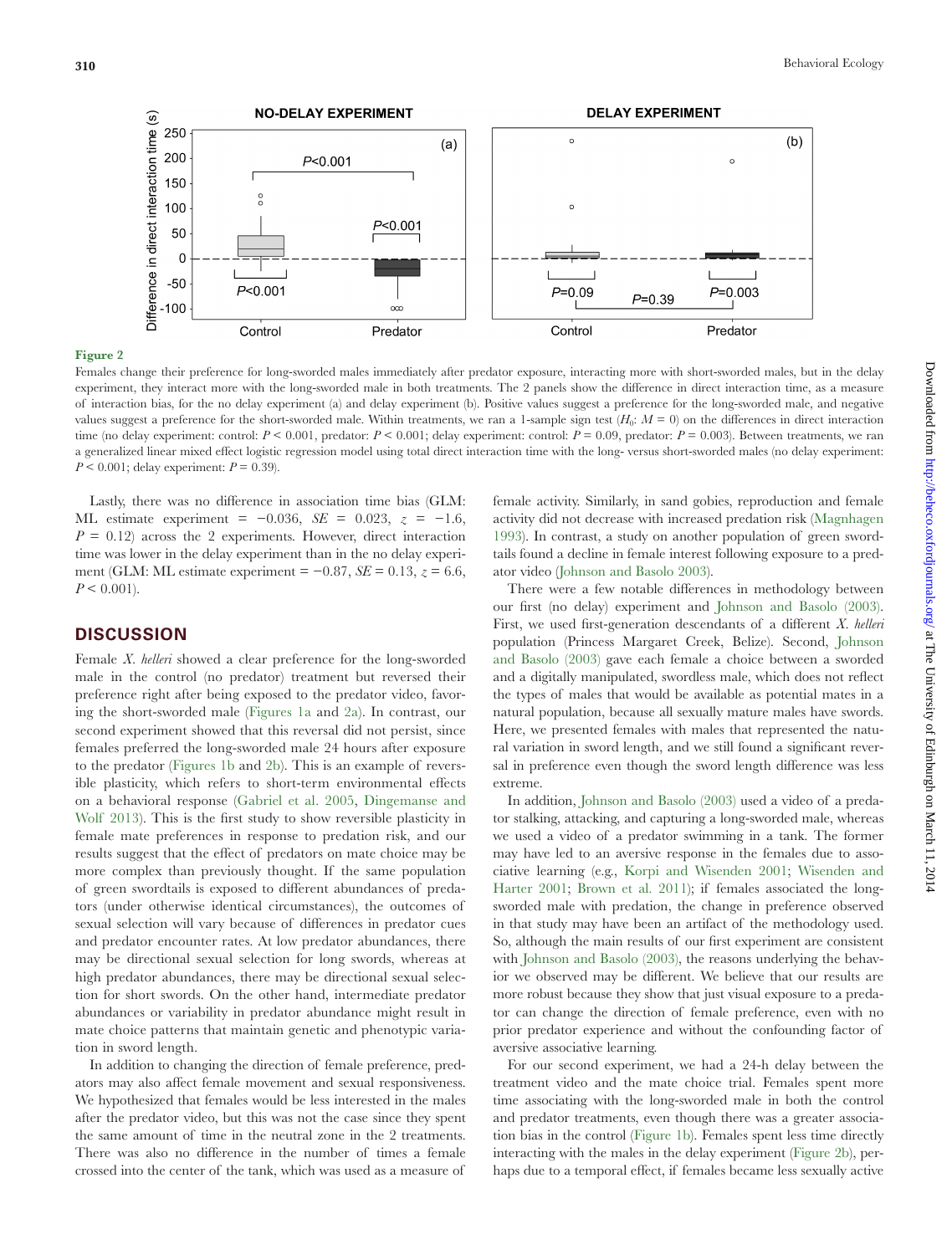over time. Another possible explanation is that females might have learned that the videos were not responsive males and might have been less motivated to engage in courtship behavior. [Rosenthal](#page-6-42) [et al. \(1996\)](#page-6-42) found that female interest was higher when *X. helleri* females were presented with actively courting males compared with active but noncourting males. Nevertheless, based on the association time results, there was a clear preference for long swords in both treatments in the delay experiment.

In contrast, a recent unpublished Master's thesis reported that the reversal in mate preference in females from a different *X. helleri* population persisted 24h after exposure to a predator video ([Melie 2013](#page-6-24)). One possible explanation for this discrepancy is that the duration of the plastic response to predator exposure may vary among *X. helleri* populations. The temporal dynamics of plasticity in mate preferences are largely unexplored, so the causes underlying between-population variation in the duration of mate preference reversal may be an interesting avenue for future research.

The mate preference patterns documented here suggest that it may be adaptive for females to switch back to their initial preference after the end of the predation threat (assuming that female preference for long-sworded males has been favored by selection and that there is no longer a cost of associating with a conspicuous male). Since there is no evidence for direct benefits in this species, this explanation is based on the assumption that females receive indirect benefits from mating with a long-sworded male. Indeed, there is some evidence that sword length may be highly heritable ([Campton 1992](#page-6-43); [Basolo and Wagner 2004](#page-5-6); [Benson and](#page-6-44) [Basolo 2006](#page-6-44)), which would confer an indirect benefit through sexy sons to females mating with long-sworded males. Females may also receive a good genes benefit from such matings ([Royle](#page-6-45) [et al. 2006](#page-6-45)).

Regardless of its cause, the evolutionary consequences of this temporary reversal in mate preferences could be significant. Based on the pattern described here, predator abundance and in turn predator encounter rate have the potential to influence the rate and direction of sexual selection on male sword length in natural populations of this species. Thus, there may be differences not just between populations with and without predators but also among populations with different predator abundances and within populations with temporally variable predator abundances.

We know that there is variation in predation pressure among *X. helleri* populations and that males from streams where predators are present have relatively shorter swords ([Basolo and Wagner](#page-5-6) [2004\)](#page-5-6). The common explanation is that longer swords result in higher predation mortality [\(Benson and Basolo 2006](#page-6-44)); it has therefore been inferred that natural and sexual selection have an opposing effect on sword length in populations with predators [\(Basolo](#page-5-6) [and Wagner 2004](#page-5-6)). However, female preference in response to predator presence is an equally likely explanation for the shorter swords in populations with high predator abundance. Here, we have shown that after visual exposure to a predator, females prefer males with short swords over those with long swords. We thus propose that natural and sexual selection could act synergistically in high-predation environments, with both favoring this shorter sword length. The relative contribution of natural and sexual selection is an open question that future studies could address. It may also be informative to compare sword length not only between high- and low-predation populations but also populations with a temporally variable predation risk.

Studies on the evolution of sexual traits have often ignored the influence of environmental variability and plasticity operating at different spatial and temporal scales ([Cornwallis and Uller 2010\)](#page-6-46). We argue that it would be valuable for future research to consider how the pattern of variability (spatial vs. temporal, coarse grained vs. fine grained) in ecological factors may produce within- and among-individual variation in mate preferences that also vary over the lifetime of a female. Environmental heterogeneity could in turn affect male fitness either directly (e.g., predation) or indirectly (e.g., female mate choice) and ultimately influence the evolution of male sexual traits. In addition, the sensory and cognitive mechanisms underlying female plasticity may also influence the resulting evolutionary dynamics. So far, studies on plasticity in preferences have been mostly descriptive, but it is important for theoretical and empirical studies to directly investigate the evolutionary consequences of this plasticity, as this is still a subject of debate.

Assessing these consequences is not trivial, especially when considering the temporal dynamics of female plasticity that we have documented. In a natural population, changes in mating behavior within and among females may be driven by visual and other predator cues, the presence of which would depend on predator abundance and distribution. These variable preferences could then give rise to qualitatively different patterns of sexual selection on male sword length, in otherwise identical populations: directional selection favoring either longer swords or shorter swords, or maintenance of genetic and phenotypic variation in sword length.

As mentioned earlier, the nonconsumptive effects of predators on prey development, growth, and foraging behavior have been studied extensively, but our results suggest that predator abundance may also influence sexual selection dynamics of prey populations. In addition, our study introduces the possibility of a temporal effect on plasticity in other aspects of prey behavior and prey responses to predator presence. Such reversible plasticity could lead to fluctuating selection and may have important consequences for the maintenance of diversity in general.

# **Funding**

This work was supported by a grant to N.P. from the Yale Department of Ecology and Evolutionary Biology Pierce Fund and Yale University.

We would like to thank Kelly Stiver, Melanie Monroe, and Gustavo Requena for comments during data collection and statistical analysis. We also thank 2 anonymous reviewers for helpful comments on the manuscript.

**Handling editor:** Johanna Mappes

#### **References**

- <span id="page-5-1"></span>Abrams PA. 2007. Defining and measuring the impact of dynamic traits on interspecific interactions. Ecology. 88:2555–2562.
- <span id="page-5-0"></span>Bailey NW, Zuk M. 2008. Acoustic experience shapes female mate choice in field crickets. Proc Biol Sci. 275:2645–2650.
- <span id="page-5-2"></span>Basolo AL. 1990. Female preference predates the evolution of the sword in swordtail fish. Science. 250:808–810.
- <span id="page-5-3"></span>Basolo AL. 1998. Evolutionary change in a receiver bias: a comparison of female preference functions. Proc Biol Sci. 265:2223–2228.
- <span id="page-5-6"></span>Basolo AL, Wagner WE. 2004. Covariation between predation risk, body size and fin elaboration in the green swordtail. Biol J Linn Soc. 83:87–100.
- <span id="page-5-4"></span>Basolo AL, Trainor BC. 2002. The conformation of a female preference for a composite male trait in green swordtails. Anim Behav. 63:469–474.
- <span id="page-5-5"></span>Bates D, Maechler M, Bolker B, Walker S. 2013. Lme4: linear mixed-effects models using Eigen and S4. R package version 1.0–5. [http://CRAN.R](http://CRAN.R-project.org/package=lme4)[project.org/package=lme4](http://CRAN.R-project.org/package=lme4).